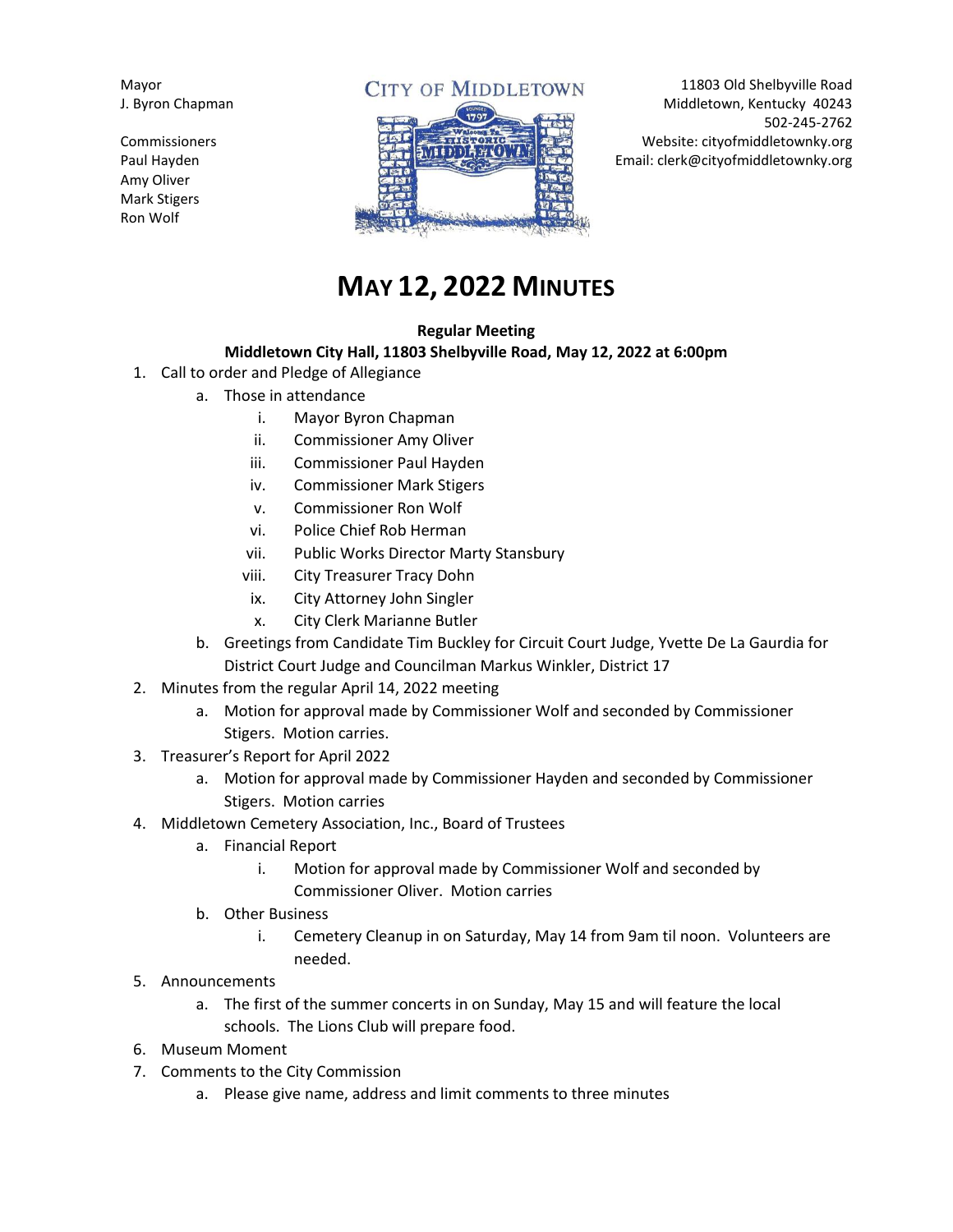Mayor J. Byron Chapman

Commissioners Paul Hayden Amy Oliver Mark Stigers Ron Wolf

### **CITY OF MIDDLETOWN**



11803 Old Shelbyville Road Middletown, Kentucky 40243 502-245-2762 Website: cityofmiddletownky.org Email: clerk@cityofmiddletownky.org

- i. Heard from Marcia Kellogg about the house located at 12510 Nassau Lane. The yard is overgrown and there is a fallen tree. The city has sent a notice of violation letter and is waiting the required seven days for response before the city can intervene and work on the yard. The Public Works Director will work with the City Attorney as things progress and keep the neighbors informed.
- 8. Middletown Chamber of Commerce Update by Executive Director Laura Wright
- 9. Middletown Police Department Update by Chief Rob Herman
- 10. Municipal Order 05-12-22-F Middletown Police Department Foundation Startup Funding
	- a. Motion for approval made by Commissioner Wolf and seconded by Commissioner Stigers. Motion carries
- 11. Discussion on Semi Parking
	- a. Walmart is on compliance with the City Ordinances and has indicated that they will repair the landscaping the islands in the parking lot.
	- b. Target has received a letter and tickets have been placed on the semis in their parking lot.
- 12. KIPDA Report of ARPA
- 13. Municipal Order 05-12-22-A Code Enforcement Board Appointments
	- a. Motion for approval made by Commissioner Hayden and seconded by Commissioner Oliver. Motion carries
- 14. Municipal Order 05-12-22-B Historic Preservation Board Appointments
	- a. Motion for approval made by Commissioner Oliver and seconded by Commissioner Hayden. Motion carries
- 15. Municipal Order 05-12-22-C Ethics Board Appointments
	- a. Motion for approval made by Commissioner Wolf and seconded by Commissioner Stigers. Motion carries
- 16. Municipal Order 05-12-22-D Interview Room Equipment
	- a. Motion for approval made by Commissioner Wolf and seconded by Commissioner Oliver. Motion carries
- 17. Municipal Order 05-12-22-E Equipment for Remote Meetings
	- a. Motion to Table until June 9, 2022 made by Commissioner Oliver and seconded by Commissioner Hayden. Motion carries
- 18. Ordinance 05-12-22-A Repealing Schedule 1 of Chapter 74, Traffic Schedules 1<sup>st</sup> Reading
	- a. Motion for approval made by Commissioner Wolf and seconded by Commissioner Stigers. Motion carries
- 19. Ordinance 05-12-22-B Amending Chapter 113.02 Alcoholic Beverages, to add a Notice of Provision – 1st Reading